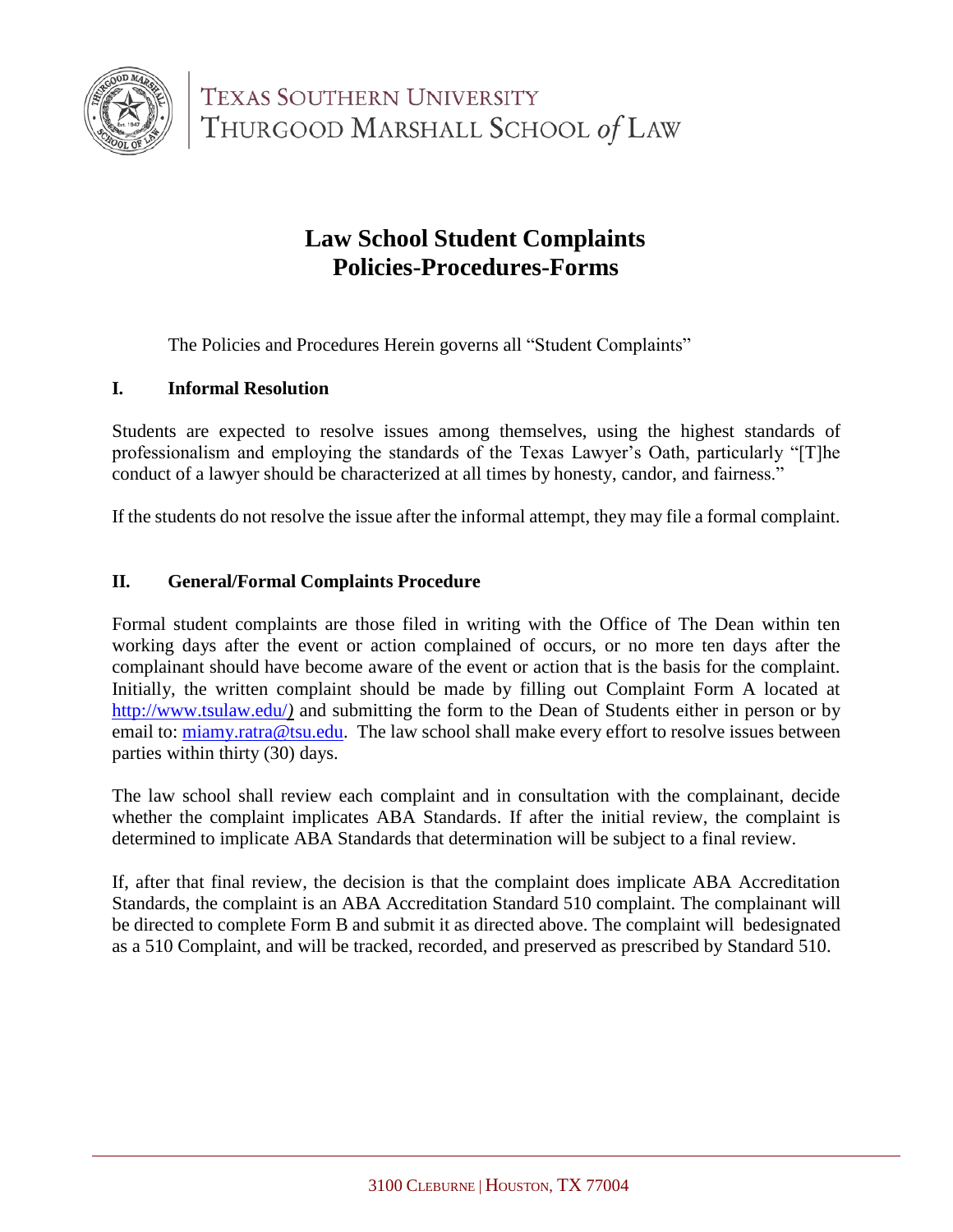The Assistant Dean of Student Affairs shall:

- 1) Acknowledge receipt of the complaint or concern within three business days.
- 2) Review and determine within five (5) working days whether the complaint implicates ABA Accreditations Standards, and is therefore an ABA Standard 510 complaint. If yes or no, follow the applicable procedure stated above.
- 3) Review each submission and forward to the appropriate administrator, where that person will acknowledge receipt of the complaint. The administrator will address the issues and queries in the complaint, including referral to applicable university resources. The following administrators will be assigned complaints within their area of responsibility:
	- a. Associate Dean for Academic Affairs Complaints against Faculty
	- b. Office of Financial Aid Complaints concerning financial aid awards and scholarships
	- c. Assistant Dean for Student Affairs Complaints implicatingABA Accreditation Standards (ABA Standard 510 complaints); Complaints concerning the content or Application of the Student Rules and Regulations, as well as complaints concerning health related issues, including disabilities and assessment of appropriate accommodation.
	- d. Director of Administration Complaints concerning student work eligibility, IT, and facilities.
	- e. TSU Office of Title IX Complaints implicating Title IX violations, including sexual harassment.
- 4) Within five working days of receipt of the complaint, the assigned Administrator will provide the complainant with information about what steps are being taken to investigate the complaint and the estimated date for the completion of the investigation.

The investigation will be completed by the estimated date, or within ten working days, whichever length of time is shorter. Upon completion of the investigation, the results of the investigation will be promptly reported, in writing, to the Complainant, as well as any resolution of the complaint based on the results of the investigation. If a resolution is reported, the communication, shall also identify Appeal procedures and policies.

- 5) If no resolution was reached, based on the investigation, the report will identify the steps to be taken to resolve the complaint, and provide an estimate of the date upon which such steps should be completed. The proposed resolution will be presented in writing to the complainant by the date specified, or within ten working days, whichever length of time is shorter. The communication, shall also identify Appeal procedures and policies.
- 6) Appeals should be filed within thirty days of receipt of notice of Resolution. The Dean of the Law School, in consultation with the appropriate faculty committee chairs will hearand decide all appeals investigated by law school personnel. Complaints reviewed and initially investigated by university personnel, will adhere to notice and completion guidelines provided for in pertinent university guidelines and manuals.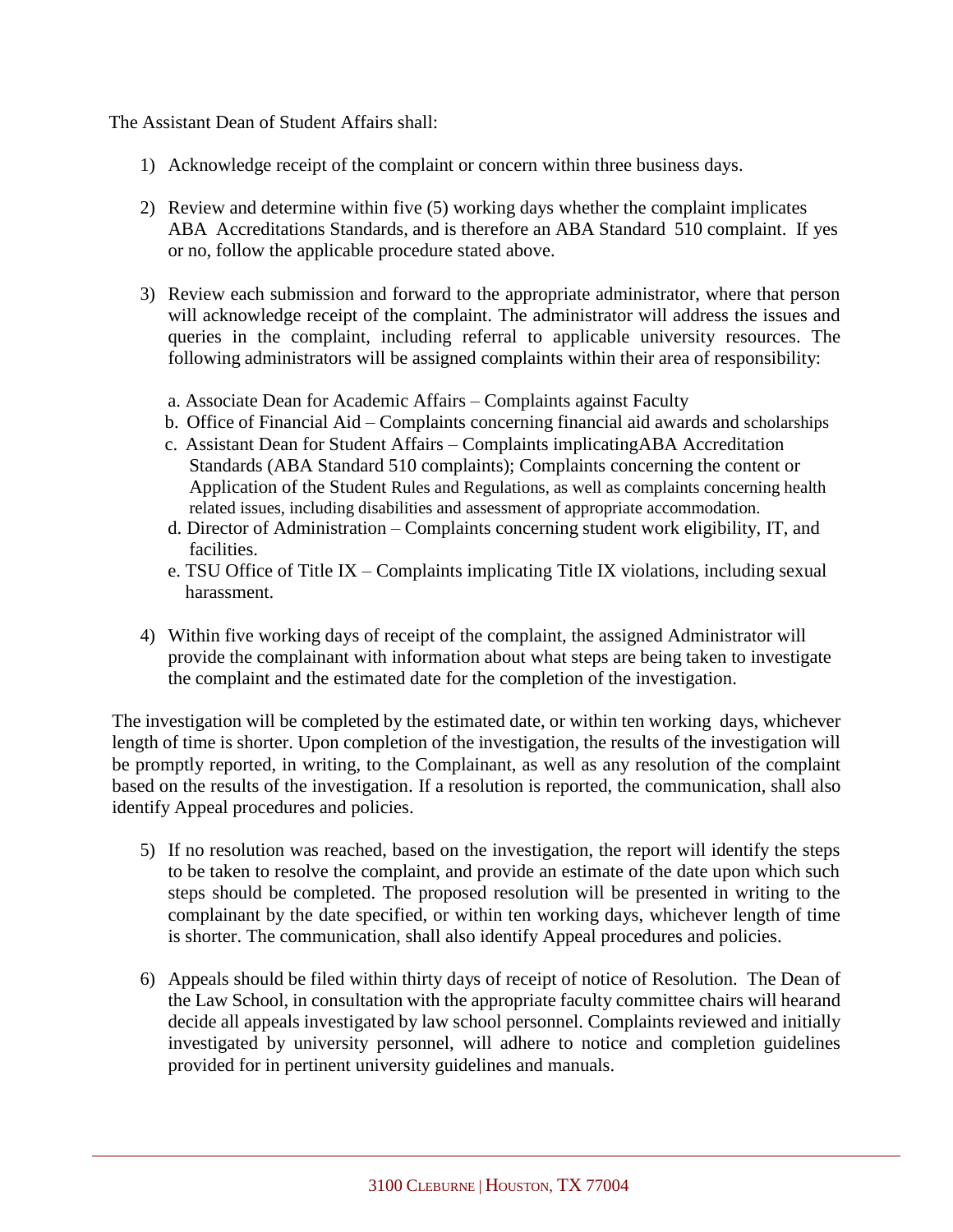7) The Assistant Dean of Student Affairs will log in the complaint information and resolution reached, and report them on the Semester Report of Complaints preserved in the Office of the Dean.

Complaints found to have implicated ABA Standards (510 complaints) will be kept on Form B, and preserved in a Separate electronic folder.

Non-Retaliation - The law school will not retaliate against any student who files a complaint under this policy. Nor will the law school authorize or affirm upon notice any retaliation or attempted retaliation by any faculty member, administrator, employee, trustee, or other student.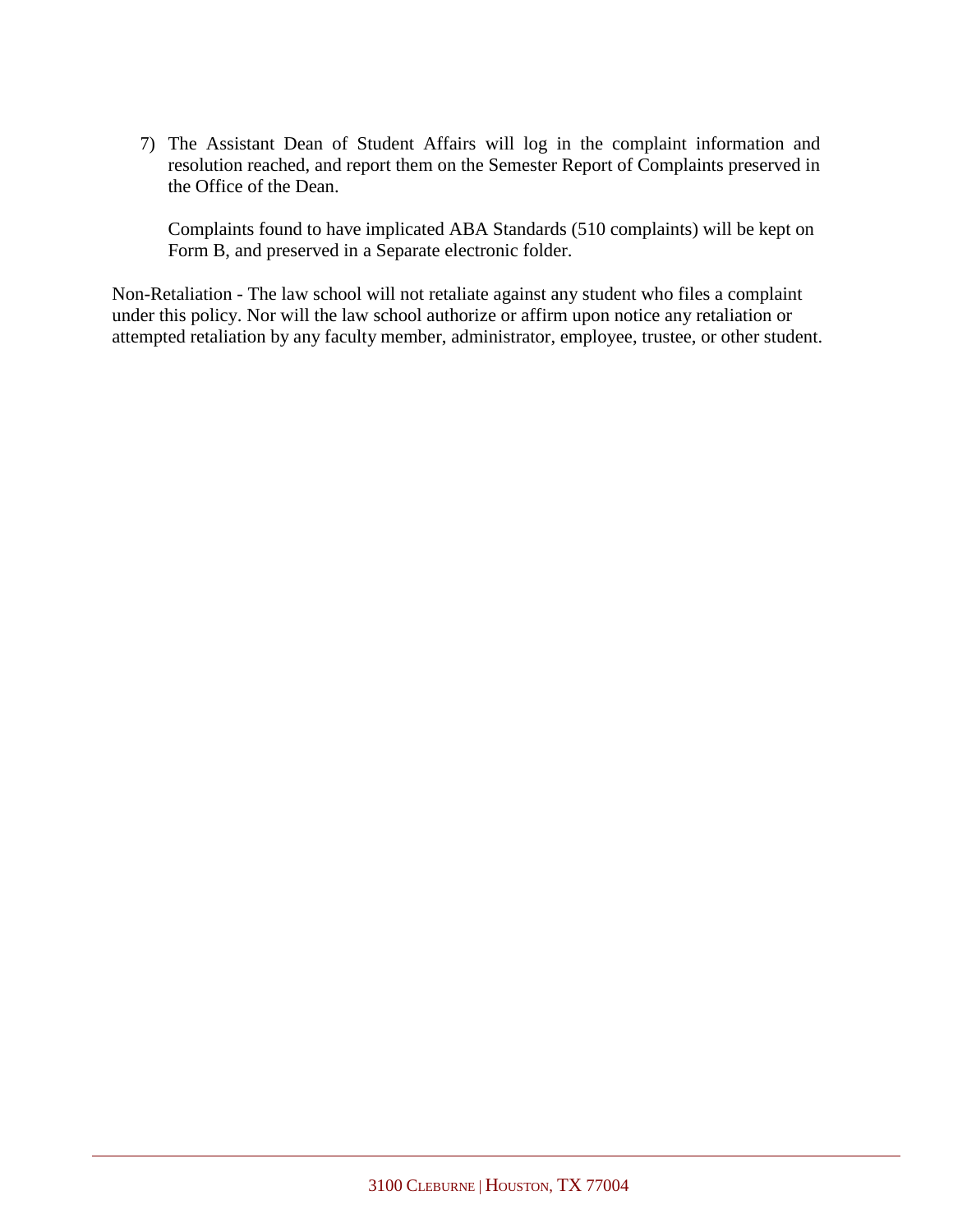#### **TMSL COMPLAINT FORM A**

| <b>Name</b> | <b>TSU ID</b> | Date |  |
|-------------|---------------|------|--|
|             |               |      |  |

| Phone |  |  |
|-------|--|--|
|-------|--|--|

**Phone \_ E-mail**

#### **BEFORE YOU FILE THIS COMPLAINT, MAKE EVERY EFFORT TO RESOLVE THE MATTER AMONG THE PARTIES. IF THE ISSUE IS NOT RESOLVED, FILE THIS COMPLAINT.**

#### **PERSON FILING THE COMPLAINT PERSON COMPLAINED AGAINST**

**(CHECK ONE)**

**Student Student\_\_\_\_ Student Faculty\_\_\_\_ FacultyStudent \_\_ (Dean of Students) (Academic Dean) (Dean of Students)**

**BRIEFLY STATE YOUR COMPLAINT** *List all involved: name(s), date(s), time, and place where*

*the circumstances occurred. You may attach additional pages as needed.*

## **BRIEFLY DESCRIBE WHAT YOU AND THE OTHER PARTIES HAVE DONE TO RESOLVE THIS ISSUE**

#### (OVER)

**BRIEFLY STATE WHAT YOU ARE ASKING TMSL TO DO AS A RESULT OF YOUR FILING THIS COMPLAINT**

3100 CLEBURNE | HOUSTON, TX 77004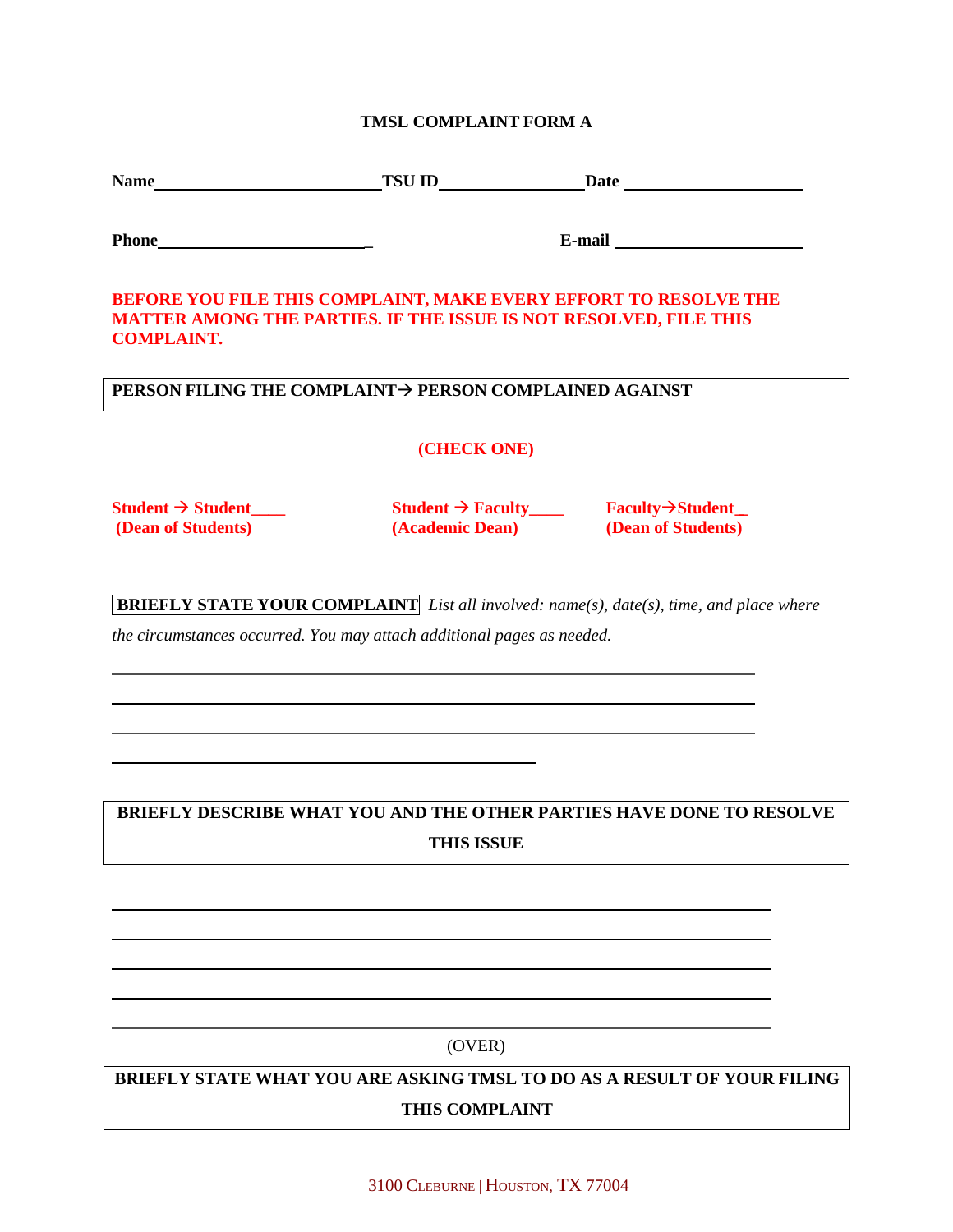| Name           | <b>Date</b> |
|----------------|-------------|
| (Please Print) |             |

*For Office Use Only Action Taken*

- 1. Review and determine whether the complaint implicates ABA Standard 510. If yes, submit to the Associate Dean of the law school for a final review. If no, continue as stated above.
- 2. If, after final review is conducted, the complaint is found to indicate ABA Standard 510, the complainant will be instructed to fill out Complaint Form B and submit as directed. If no, continue as directed.

## **PROCEDURE**

**Submit this form to the Dean of Students at [miamy.ratra@tsu.edu](mailto:miamy.ratra@tsu.edu) or Submit a hard copy to the Dean of Students Office in the Dean's Suite.**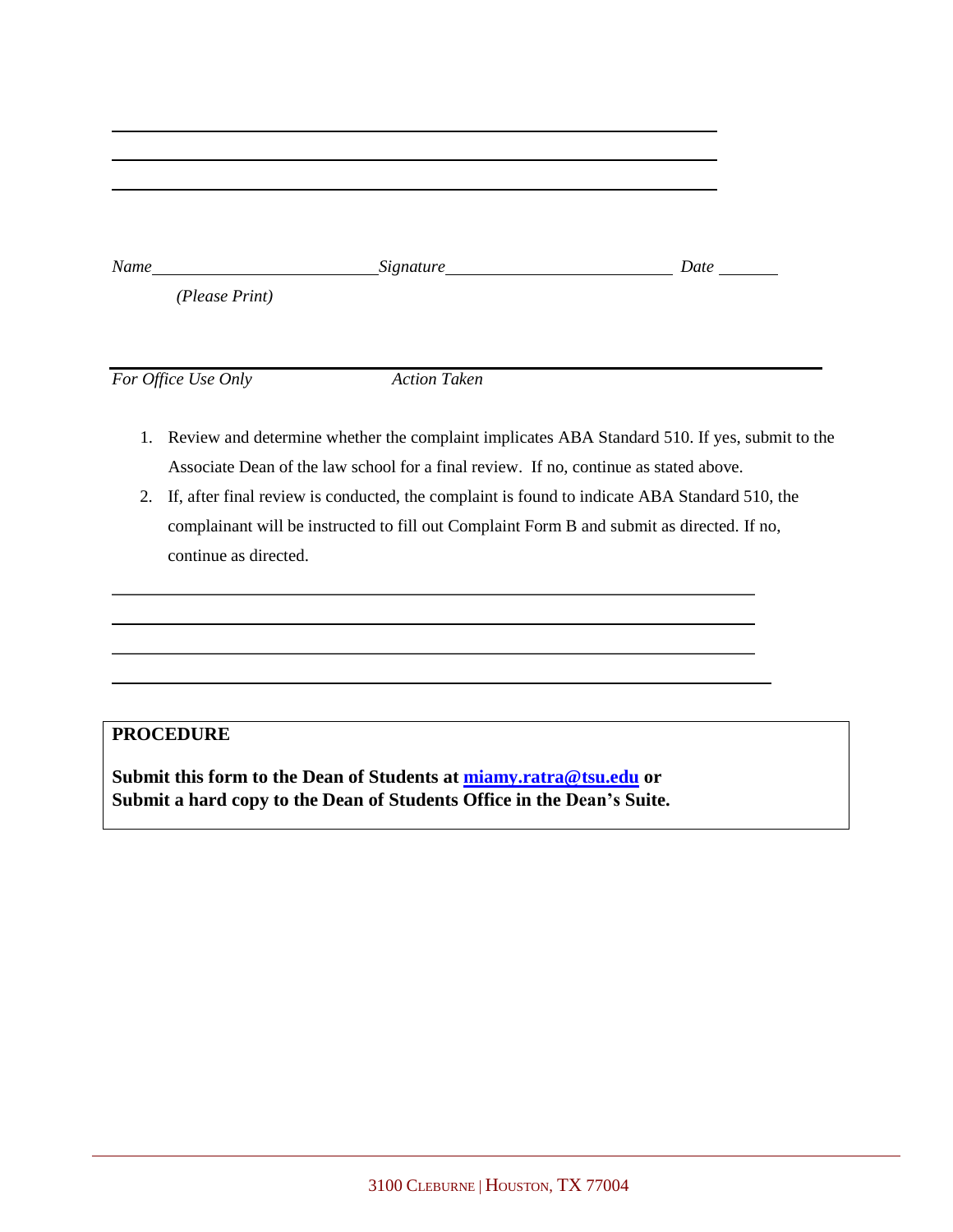## **III. Sexual Title IX Complaint**

Please locate the form and follow the instructions on the University Office of Title IX webpage. The web link for Reporting Incidents and Filing Complaints is <http://www.tsu.edu/about/administration/title-ix/file-a-complaint.html> The web link for submitting compliant is <https://app.smartsheet.com/b/form/4e1d5ba471ee442082f477910cb1b4c4>

## **IV. STUDENT COMPLAINTS WHICH IMPLICATE COMPLIANCE WITH THE ABASTANDARD – 510 (FORM B)**

TMSL is an ABA-approved law school and must comply with the ABA Accreditation Standards found at:

[http://www.americanbar.org/content/dam/aba/publications/misc/legal\\_education/Standards/2015](http://www.americanbar.org/content/dam/aba/publications/misc/legal_education/Standards/2015_2016_chapter_5.authcheckdam.pdf) [\\_2016\\_chapter\\_5.authcheckdam.pdf](http://www.americanbar.org/content/dam/aba/publications/misc/legal_education/Standards/2015_2016_chapter_5.authcheckdam.pdf)

Standard 510 (a) provides: "A law school shall establish publish, and comply with policies that comply with policies for addressing student complaints." The law school has complied with this mandate for all student complaints, including 510 complaints, by establishing the policies, procedures, and timelines set out above.

A student has the right in filing a complaint to review ABA Standard 510, and conclude that the nature of his complaint does implicate one or more ABA Standards. In that event, the Student should complete Form B, which follows and which can also be located at: <http://www.tsulaw.edu/>

The form should be submitted in accordance with the procedures and policies set out heretofore with respect to all student complaints.